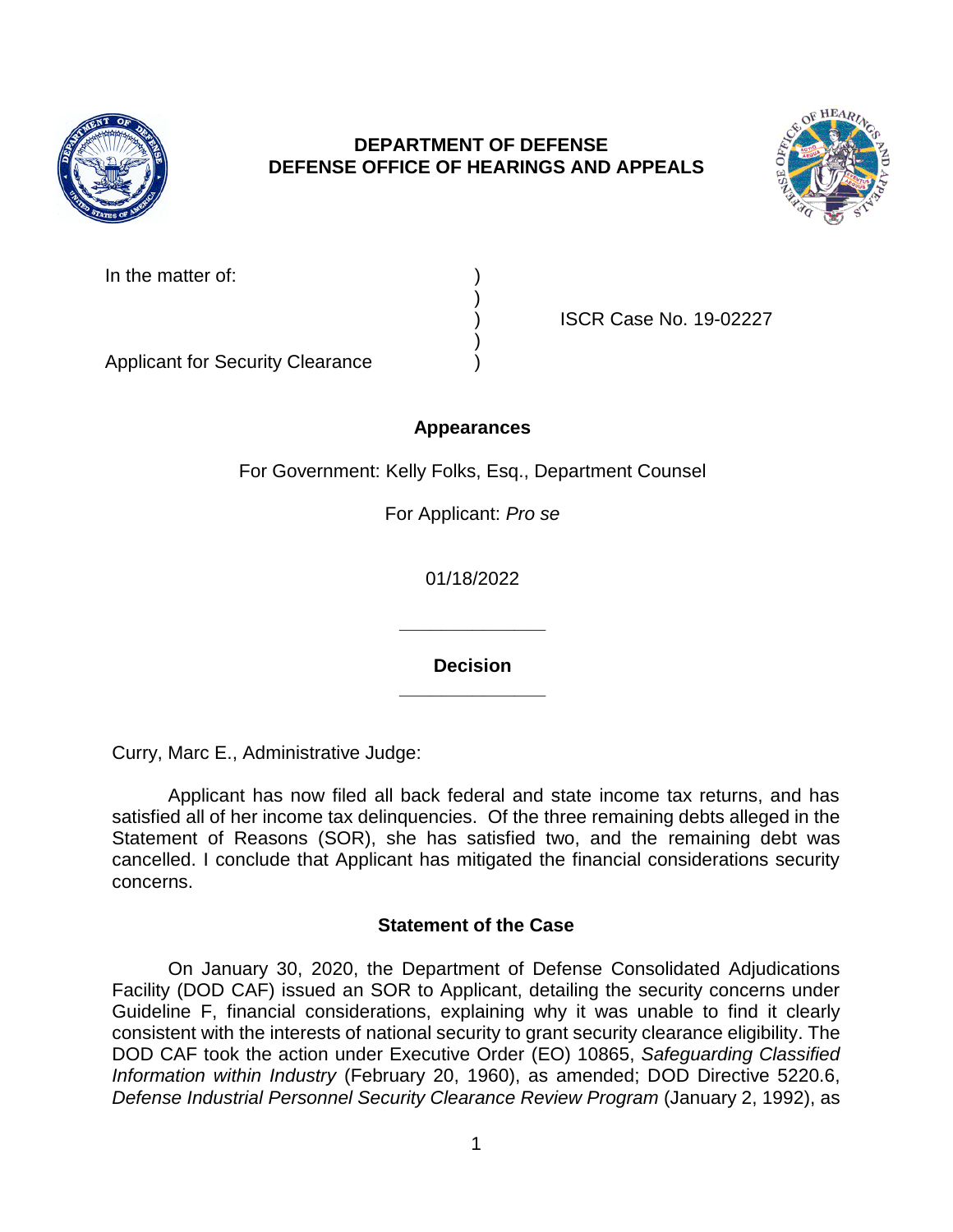amended (Directive); and the National Adjudicative Guidelines (AG). On March 5, 2020, Applicant answered the SOR, admitting the allegations and requesting a hearing.

 On October 7, 2021, the Defense Office of Hearings and Appeals issued a notice of hearing scheduling Applicant's case for October 22, 2021. The hearing was held as scheduled. I received six Government exhibits (GE 1 – GE 6) and eleven Applicant exhibits (AE A - AE K), together with the testimony of Applicant and a character witness. Also, I received a copy of Department Counsel's discovery letter to Applicant (Hearing Exhibit I). At the close of the hearing, I left the record open at Applicant's request, to allow her the opportunity to submit additional exhibits. Within the time allotted, she submitted four exhibits which I incorporated into the record as AE L through AE O. The transcript (Tr.) was received on October 29, 2021.

#### **Findings of Fact**

 Applicant is a 47-year-old single woman with a teenage child. She earned a bachelor's degree in 1997 and has taken some master's degree-level courses. For the past three years, she has worked in the defense contracting industry. (Tr. 31) She has been working with her current employer as a project manager since February 2021. (Tr. 30)

 Applicant is highly respected on the job and in her community. According to a former colleague, Applicant "cultivated a culture of openness in information sharing which improved the quality of [their work]," and was "instrumental to the success" of the company. (AE G) According to a professional mentor, Applicant is a good mentee who took everything he said "to heart" and applied his lessons effectively. (Tr. 20-21)

 Between 2010 and 2013, Applicant defaulted on two credit-card accounts, collectively totaling approximately \$700 (SOR subparagraphs 1.a and 1.b), and she defaulted on a car loan (SOR subparagraph 1.c), resulting in a repossession and an \$11,472 deficiency. (Answer at 2; GE 4 at 4-5; Tr. 46) Also, Applicant failed to file federal income tax returns timely from 2006 to 2009, and 2012 through 2017, and she failed to file state income tax returns timely for tax years 2011, 2014 through 2017. (SOR subparagraphs 1.d - 1.f) (Answer at 2) Moreover, between 2011 and 2019, the state taxing authority placed three liens on Applicant's property for delinquent income tax debts totaling \$19,000, as alleged in SOR subparagraphs 1.g through 1.i. (Answer at 2)

 Applicant's financial problems coincided with her unsuccessful struggle to develop a catering business that she started in 2005. Her record keeping was poor and income was erratic. (Tr. 74) She tried to make ends meet through various part-time jobs such as ride- sharing, house cleaning, substitute teaching, and working in retail. (GE 2 at 11; Tr. 34, 55; GE 1 at 18; Tr. 74) Applicant's financial problems were compounded when her son was born in 2006. Because the child's father never paid child support, she faced a situation where she was simultaneously raising a child with no support, and trying to keep a floundering business afloat. (Tr. 33) In early 2012, Applicant sought help from a deacon in her church to assist with filing her income tax returns. (Tr. 51-53) With the deacon's help, she filed her federal income tax returns for 2006 to 2011. (Tr. 53; GE 1 at 26) The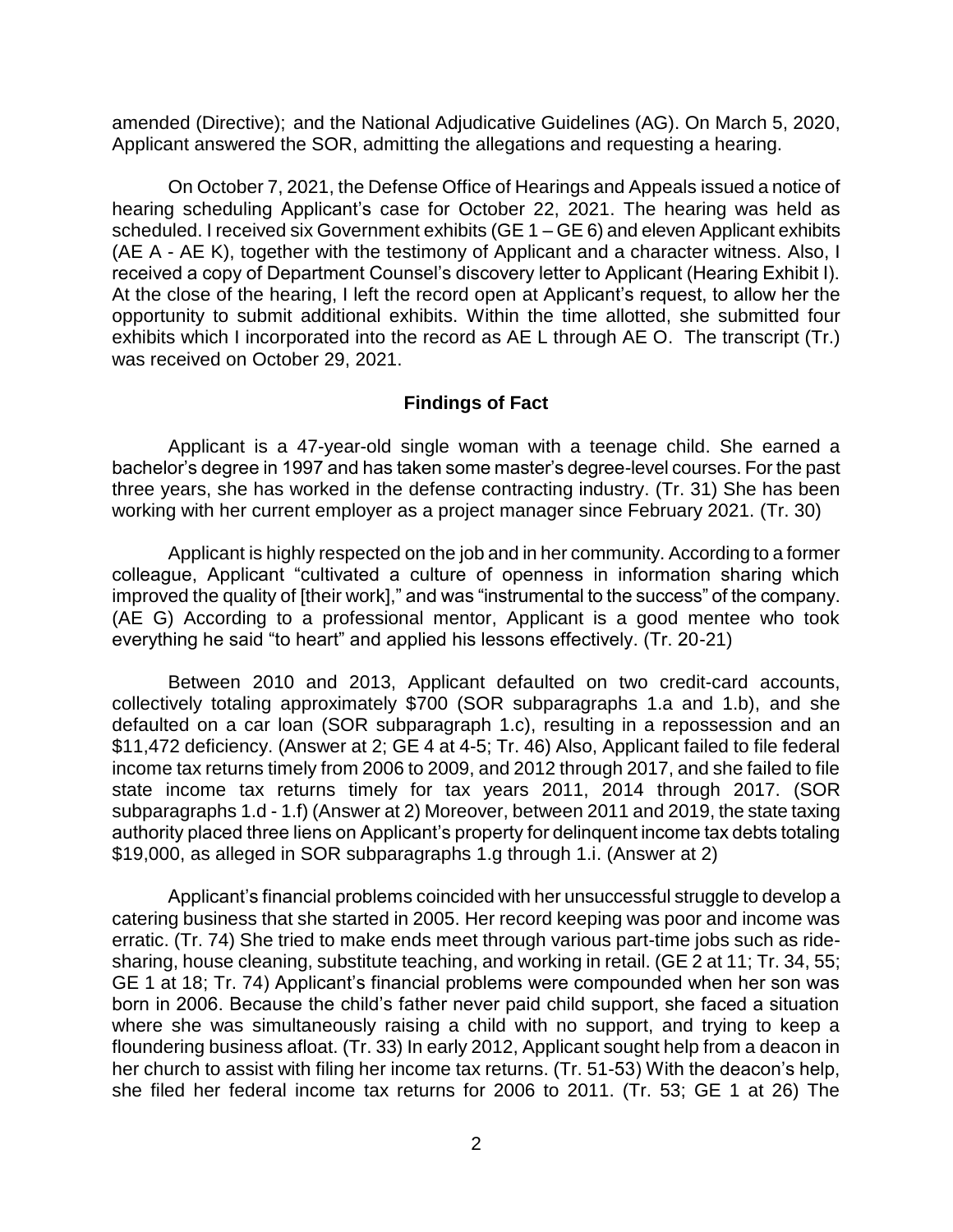collective balance was approximately \$5,000. (GE 2 at 17-23) Applicant did not make any payment arrangements at that time. She attributed her failing to pay these taxes to "not having proper income, barely making it, just trying to survive." (Tr.58)

 Subparagraphs 1.a and 1.b are delinquencies stemming from credit cards that Applicant used to pay living expenses. Subparagraph 1.c is the deficiency from a car she purchased in 2012. (Tr. 44) After struggling to make car payments, Applicant contacted the creditor to request a refinance option. (Tr. 45) She could not afford the creditor's proposal, whereupon the car was voluntarily repossessed in 2013. (GE 5 at 2) In 2020, the debt was cancelled and reported to the Internal Revenue Service through a Form 1099-C. (AE N)

 happenstance. (Tr. 20) As they were talking, she mentioned the struggles with her catering business, and sought his advice regarding a career transition. He suggested that she become a certified project manager and pursue a career in the defense contracting industry. Applicant took his advice, completed the certification program, and began In 2017, Applicant met a high-ranking federal government employee by applying for jobs with various defense contractors and government agencies. (Tr. 36)

 Applicant's career change proved to be successful. By January 2021, she was earning \$113,000 annually, and she currently earns approximately \$135,000. This past year, she received a \$6,000 bonus. (Tr. 37) In contrast, her adjusted gross income in 2017 was \$29,000. (GE 2 at 40)

 As Applicant's earnings increased, she began addressing her delinquent finances. In 2018, Applicant inherited her father's house after he passed away. After selling it, she netted approximately \$85,000, (Tr. 74; Answer at 12) The receipt of this income facilitated Applicant's ability to pay the delinquent income taxes, together with bills that were not alleged in the SOR. (Tr. 73) She satisfied the debts alleged in subparagraph 1.a and subparagraph 1.b in October 2018 and December 2018, respectively. (GE 2 at 12) In 2018, Applicant retained an accountant who helped her resolve her income tax delinquencies. (GE 1) With the accountant's help, she filed all of her remaining, late tax returns, and satisfied all of the federal income tax delinquencies. (AE D – AE F, AE H) During this time, Applicant also satisfied the state tax liens. (AE K) The state tax liens have been discharged. In sum, Applicant paid approximate \$22,000 to resolve her delinquent state and federal income taxes. (AE D, AE K)

In February 2020, Applicant filed her federal income tax returns for 2018 and 2019. (AE A) She was scheduled to receive a refund of \$136. (AE A at 4) Applicant maintains a budget. (GE N) She has approximately \$3,000 in monthly after-expense income. (AE M at 1) She has \$1,900 deposited in a savings account, and has invested approximately \$16,000 in an IRA account since beginning her current job in February 2021. (Tr. 71)

#### **Policies**

 The U.S. Supreme Court has recognized the substantial discretion the Executive Branch has in regulating access to information pertaining to national security, emphasizing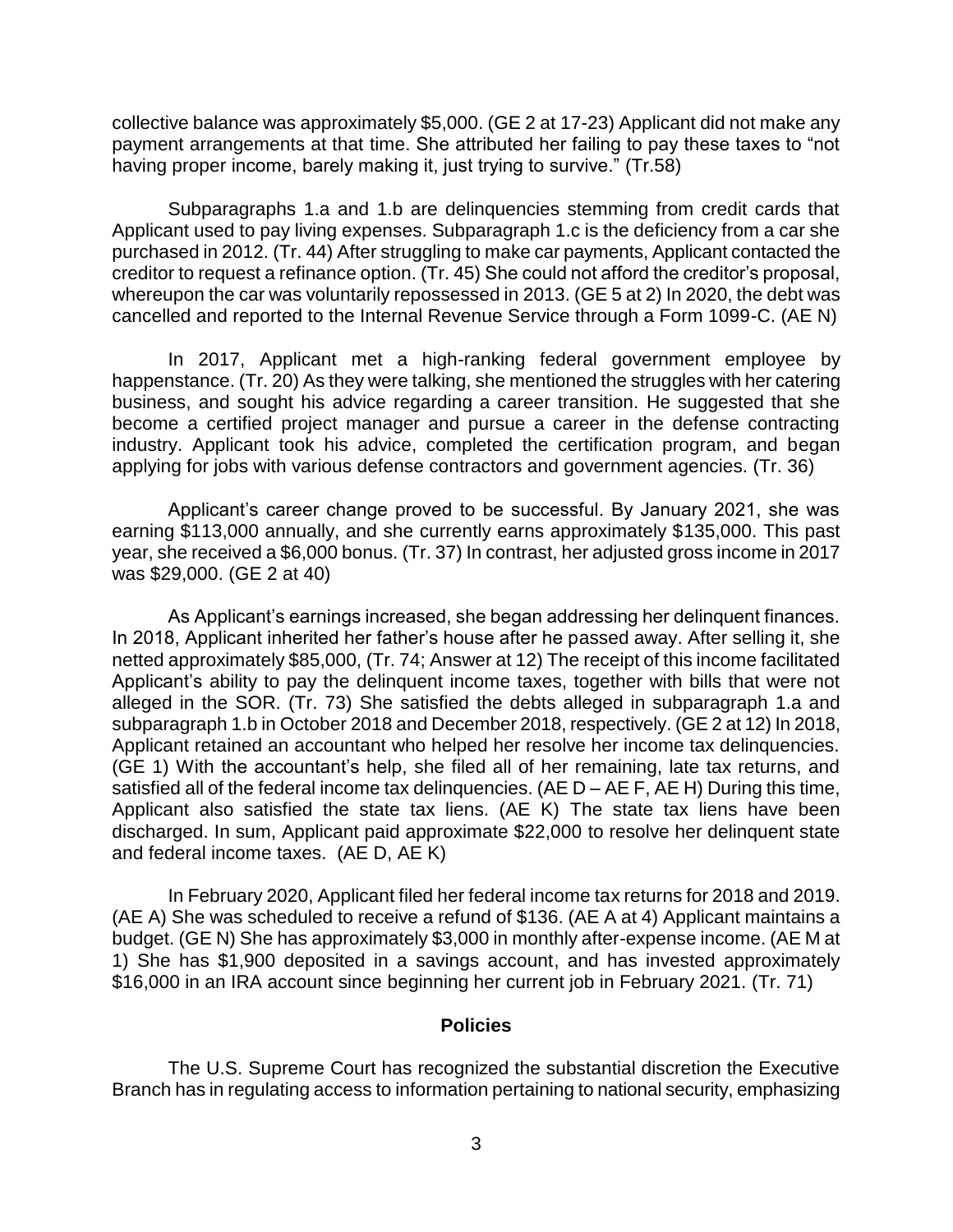that "no one has a 'right' to a security clearance." *Department of the Navy v. Egan*, 484 U.S. 518, 528 (1988). When evaluating an applicant's suitability for a security clearance, the administrative judge must consider the adjudicative guidelines. In addition to brief introductory explanations for each guideline, the adjudicative guidelines list potentially disqualifying conditions and mitigating conditions, which are required to be considered in evaluating an applicant's eligibility for access to classified information. These guidelines are not inflexible rules of law. Instead, recognizing the complexities of human behavior, these guidelines are applied in conjunction with the factors listed in the adjudicative process. The administrative judge's overall adjudicative goal is a fair, impartial, and commonsense decision. According to AG  $\P$  2(a), the entire process is a conscientious scrutiny of a number of variables known as the "whole-person concept." The administrative judge must consider all available, reliable information about the person, past and present, favorable and unfavorable, in making a decision.

The protection of the national security is the paramount consideration. AG  $\P$  1(d) eligibility will be resolved in favor of the national security." In reaching this decision, I have drawn only those conclusions that are reasonable, logical, and based on the evidence contained in the record. Under Directive ¶ E3.1.14, the Government must present evidence to establish controverted facts alleged in the SOR. Under Directive ¶ E3.1.15, the applicant is responsible for presenting "witnesses and other evidence to rebut, explain, extenuate, or mitigate facts admitted by applicant or proven by Department Counsel. . . ." The applicant requires that "[a]ny doubt concerning personnel being considered for national security has the ultimate burden of persuasion to obtain a favorable security decision.

Under the whole-person concept, the administrative judge must consider the totality of an applicant's conduct and all relevant circumstances in light of the nine adjudicative process factors in AG ¶ 2**(**d). The factors under AG ¶ 2(d) are as follows:

(1) the nature, extent, and seriousness of the conduct;

 (2) the circumstances surrounding the conduct, to include knowledgeable participation;

(3) the frequency and recency of the conduct;

(4) the individual's age and maturity at the time of the conduct;

(5) the extent to which participation is voluntary;

 (6) the presence or absence of rehabilitation and other permanent behavioral changes;

(7) the motivation for the conduct;

(8) the potential for pressure, coercion, exploitation, or duress; and

(9) the likelihood of continuation or recurrence.

## **Analysis**

## **Guideline F: Financial Considerations**

The security concerns about financial considerations are set forth in AG ¶ 18: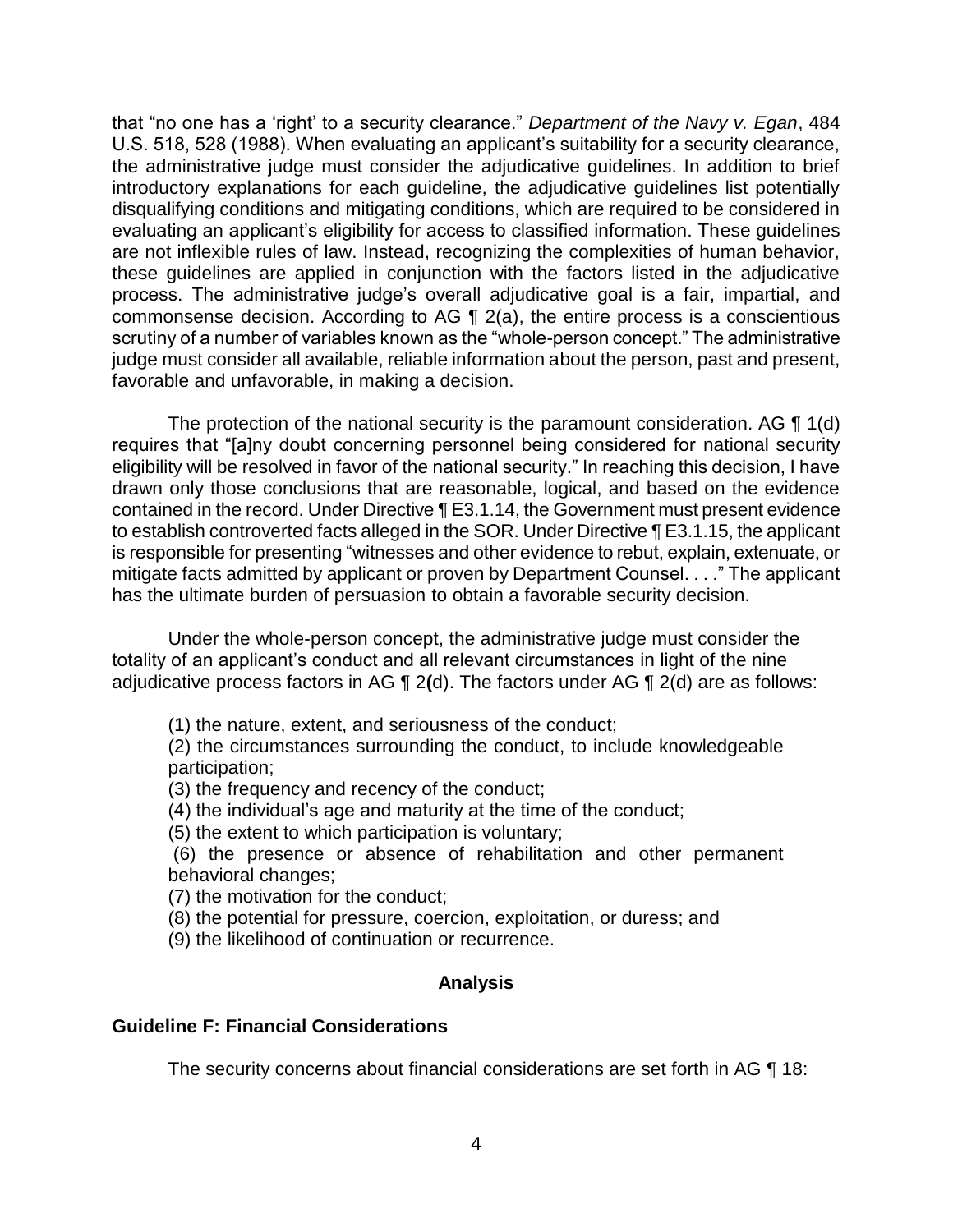Failure or inability to live within one's means, satisfy debts, and meet financial obligations may indicate poor self-control, lack of judgment, or unwillingness to abide by rules and regulations, all of which can raise questions about an individual's reliability, trustworthiness and ability to protect classified or sensitive information . . .. An individual who is financially overextended is at risk of having to engage in illegal acts to generate funds.

 Applicant's history of financial problems and her failure to file her income tax returns on time generate concerns under AG ¶ 19(a), "inability to satisfy debts," AG ¶ 19(c), "a history of not meeting financial obligations," and AG ¶ 19(f), "failure to file or fraudulently filing annual Federal, state, or local income tax returns or failure to pay annual Federal, state, or local income tax, as required." The following mitigating conditions are potentially applicable:

AG ¶ 20(a) the behavior happened so long ago, was so infrequent, or occurred under such circumstances that it is unlikely to recur and does not cast doubt on the individual's current reliability, trustworthiness, or good judgment;

AG ¶ 20(b) the conditions that resulted in the financial problem were largely beyond the person's control (e.g., loss of employment, a business downturn, unexpected medical emergency, a death, divorce or separation, clear victimization by predatory lending practices, or identity theft), and the individual acted responsibly under the circumstances;

AG ¶ 20(d) the individual initiated and is adhering to a good-faith effort to repay overdue creditors or otherwise resolve debts; and

AG  $\P$  20(g) the individual has made arrangements with the appropriate authority to file or pay the amount owed and is in compliance with those arrangements.

 Between 2006 and 2017, Applicant filed all of her federal and state income taxes late, and incurred tax delinquencies in excess of \$20,000. Failure to file income tax returns or pay income taxes on time pose serious security concerns, as paying income taxes is a fundamental civic duty required by law. Applicant's failure to either file her income tax returns or pay her income tax returns timely stemmed from a difficult financial situation posed by a struggling business, together with difficulties posed by raising a child as a single parent with no child support. After years of struggling to keep her business afloat, Applicant decided to switch careers. To facilitate her career change, she earned a project management certification. Her effort to change careers was successful, as Applicant's earnings have increased significantly in the years following the career change. Conversely, she failed to file federal income tax returns timely for ten consecutive years. Other than contacting a deacon with her church in 2012 to help her file tax returns in 2012, there is minimal evidence of steps taken to resolve her financial problems until she obtained a well-paying job in 2018. Consequently, although she ultimately filed all of her income tax